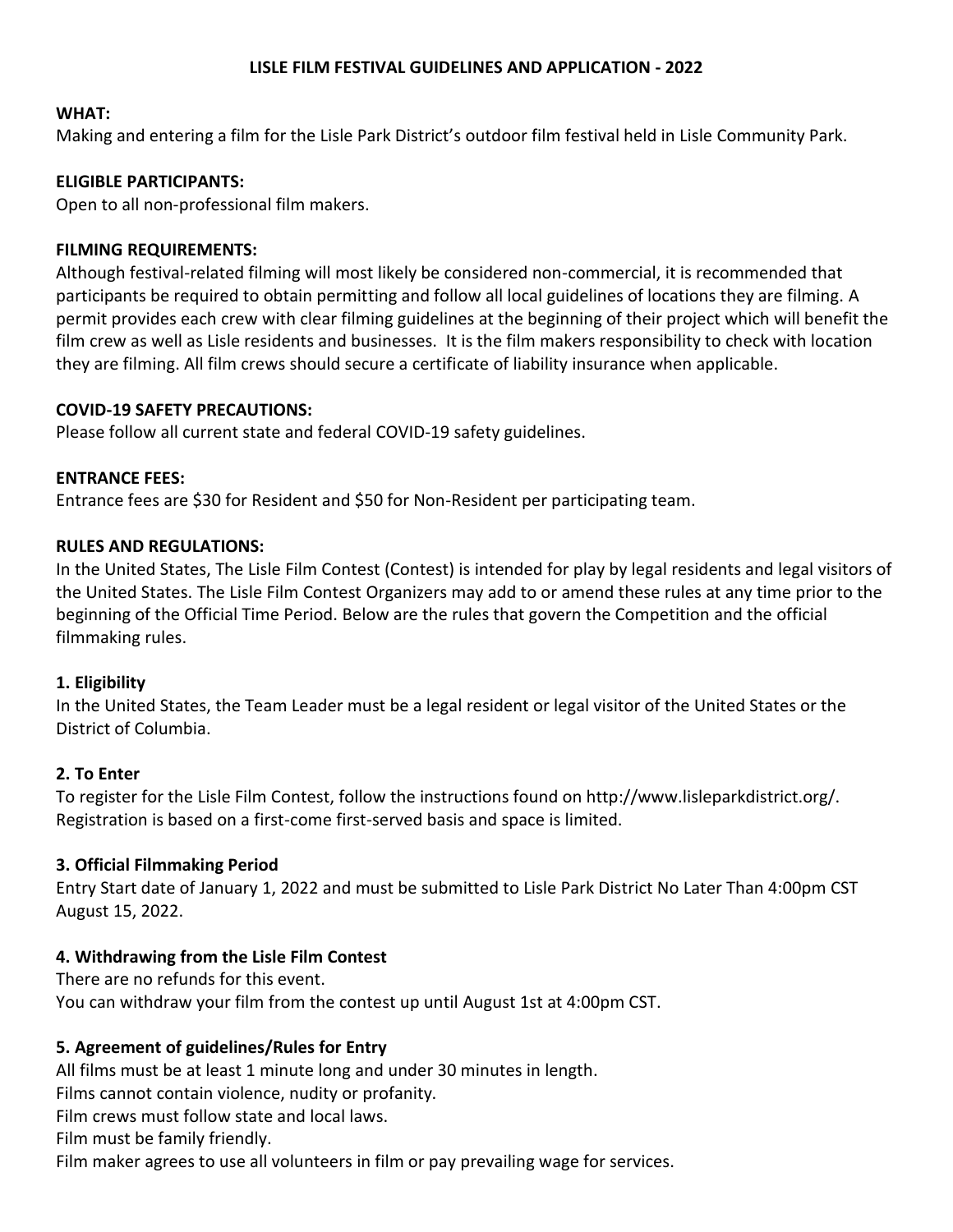All films must be made/filmed in the year 2021/2022.

# **6. Production Costs**

All costs associated with the production of the Entry are solely the responsibility of the Entrant.

# **7. Judging of Entries**

Eligible Entries will be judged based on the judging criteria stated below.

# **8. Basic Requirements of the Project**

Entrants must adhere to the guidelines or their film will be pulled from the contest.

# **9. Project Terms of Submission**

By submitting an Entry into this Lisle Film Contest, each Entrant warrants and represents that the Entrant owns all rights to the Entry he/she is entering in this Project, including, without limitation, the video or digital recording, and the performance contained in each Entry, with the exception of any assets provided by the Lisle Park District for use by Entrants in connection with this Contest. Each Entrant further warrants and represents that the Entrant has obtained permission from each person who appears in the Entry to grant the rights to the Contest Parties described in these Official Rules, and will submit copies of such permissions to the Contest Parties. By submitting an Entry, Entrant agrees to the Official Rules, and further agrees to indemnify and hold the Lisle Park District, Contest Parties and their respective affiliates, officers, directors, agents, co-branders or other partners, and any of their employees (collectively, the Contest Indemnitees), harmless from any and all claims, damages, expenses, costs (including reasonable attorneys' fees) and liabilities (including settlements), brought or asserted by any third party against any of the Contest Indemnitees due to or arising out of the Entrant's Entry materials in this Contest, or the Entrant's conduct during and in connection with this Contest, including but not limited to trademark, copyright, or other intellectual property rights, right of publicity, right of privacy or defamation. Entrant agrees to release, indemnify and hold harmless Lisle Park District and the Contest Parties from any and all claims that any advertising, presentation, web content or any other material subsequently produced, presented, and/or prepared by or on behalf of Lisle Film Contest or the Contest Parties infringes on the rights of Entrant's work as contained in any Entry.

## **10. Designated Team Leader**

If any group of individuals elects to collaborate on an Entry, they are required to designate one (1) person as the agent of the group to enter the Lisle Film Contest, agree to these Official Rules, sign the Team Leader's Agreement and accept the prize on behalf of the group. Neither Lisle Park District nor any of the Contest Parties are liable for any disputes between collaborators arising out of or related to the Contest.

# **11. Selection of Winners**

Entries will be judged by a process in which qualified panels of judges will evaluate the eligible entries based on the following judging criteria:

Artistic Merit (e.g., Story, Creativity, Entertainment Value) (75%) Technical Merit (25%)

# **12. Lisle Film Contest Winner**

The Top Entry in each category will be declared the winner. In the event of a tie, the tie will be broken based on the highest score in the first Judging Criteria, continuing thereafter to each Judging Criteria in order, as needed to break the tie. Entrants agree that the Lisle Park District has the sole right to decide all matters and disputes arising from this Lisle Film Contest and that all decisions of Lisle Park District are final and binding.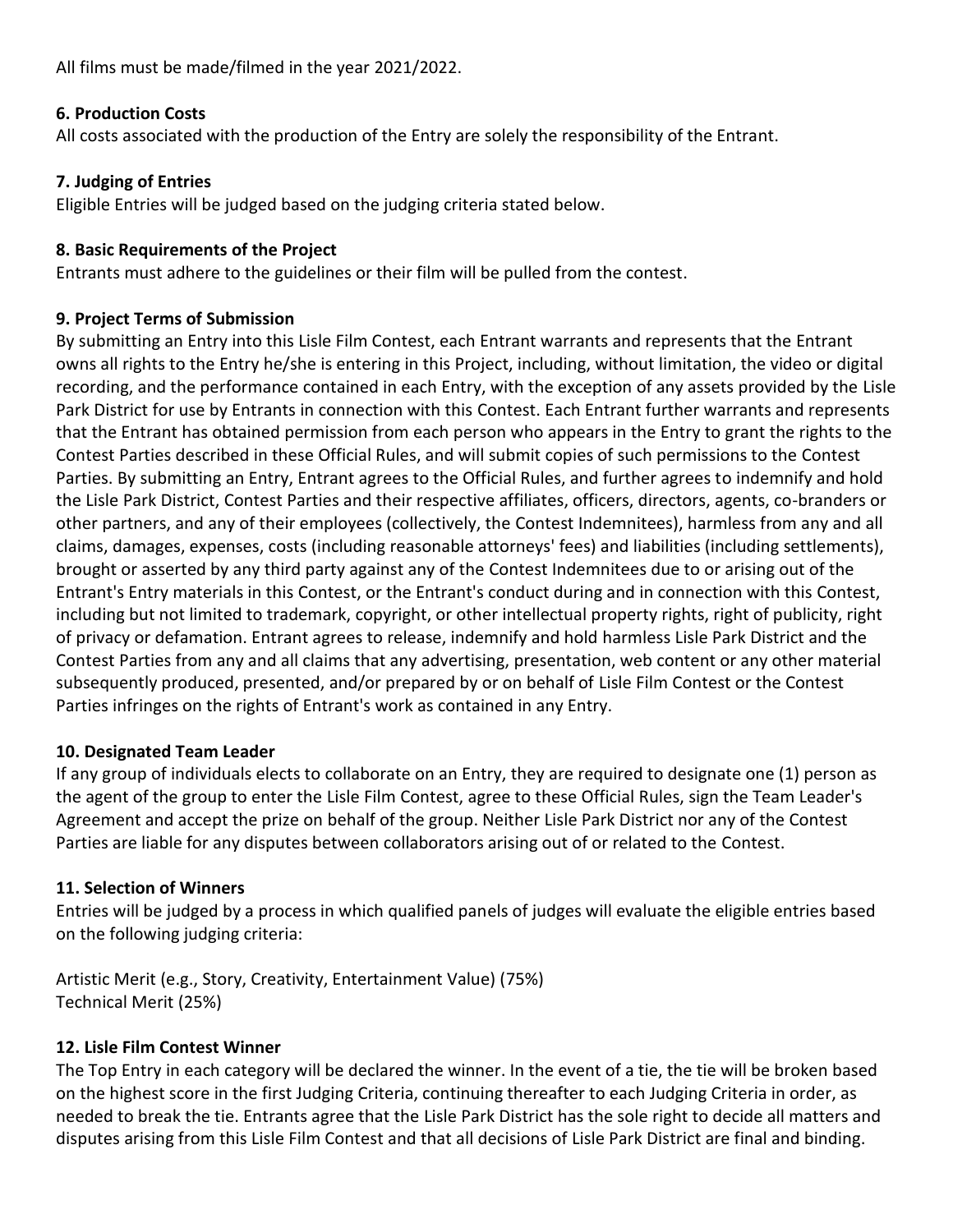# **13. Winner Prize**

Winners in each category will receive: Cash Prize of: TBD Film showed at Film Festival on September 10th

### **14. General Conditions**

By participating, Entrants agree to these Official Rules which are final and binding in all respects. The Lisle Film Contest is governed by the laws of Illinois, USA, and all claims must be resolved in Illinois courts or the Federal courts located in Illinois.

## **15. Limitations of Liability and Release and Hold Harmless**

No liability or responsibility is assumed by Lisle Park District or Contest Parties resulting from any user's participation in or attempt to participate in the Lisle Film Contest or ability or inability to upload or download any information in connection with participating in the Contest. No responsibility or liability is assumed by the Lisle Park District or Contest Parties for technical problems or technical malfunction arising in connection with any of the following occurrences which may affect the operation of the Project: hardware or software errors; faulty computer, telephone, cable, satellite, network, electronic, wireless or Internet connectivity or other online communication problems; errors or limitations of any Internet service providers, servers, hosts or providers; garbled, jumbled or faulty data transmissions; failure of any e-mail transmissions to be sent or received; lost, late, delayed or intercepted e-mail transmissions; inaccessibility of the Web Site in whole or in part for any reason; traffic congestion on the Internet or the Web Site; unauthorized human or non-human intervention of the operation of the Project, including without limitation, unauthorized tampering, hacking, theft, virus, bugs, worms; or destruction of any aspect of the Contest, or loss, miscount, misdirection, inaccessibility or unavailability of an email account used in connection with the Contest. Lisle Park District and Contest Parties are not responsible for any typographical errors in the announcement of prizes or these Official Rules, or any inaccurate or incorrect data contained on the Web Site or social media sites maintained by the Lisle Park District. Use of Web Site and the Lisle Park District's social media sites is at user's own risk. Lisle Park District and Contest Parties are not responsible for any personal injury or property damage or losses of any kind which may be sustained to user's or any other person's computer equipment resulting from participation in the Contest, use of the Web Site or the download of any information from the Web Site. By participating in the Contest, Entrant agrees to release, indemnify and hold Lisle Park District and Contest Parties harmless from any and all claims, damages or liabilities arising from or relating to such Entrant's participation in the Contest.

**WARNING OF RISK:** Recreational activities/programs are intended to challenge and engage the physical, mental, and emotional resources of each participant. Despite careful and proper preparation, instruction, medical advice, conditioning, and equipment, there is still a risk of serious injury when participating in any recreational activity/program. Understandably, not all hazards and dangers can be foreseen. Depending on the particular activity, participants must understand that certain risks, dangers,

and injuries due to inclement weather, slipping, falling, poor skill level, conditioning, carelessness, horseplay, unsportsmanlike conduct, premises defects, inadequate or defective equipment, inadequate supervision, instruction, or officiating, and all other circumstances inherent to indoor and outdoor recreational activities/programs exist. In this regard, it must be recognized that it is impossible for the Lisle Park District to guarantee absolute safety.

**WAIVER AND RELEASE OF ALL CLAIMS AND ASSUMPTION OF RISK:** Please read this form carefully and be aware that in signing up and participating in this program/activity, you will be expressly assuming the risk and legal liability and waiving and releasing all claims for injuries, damages, or loss which you or your minor child/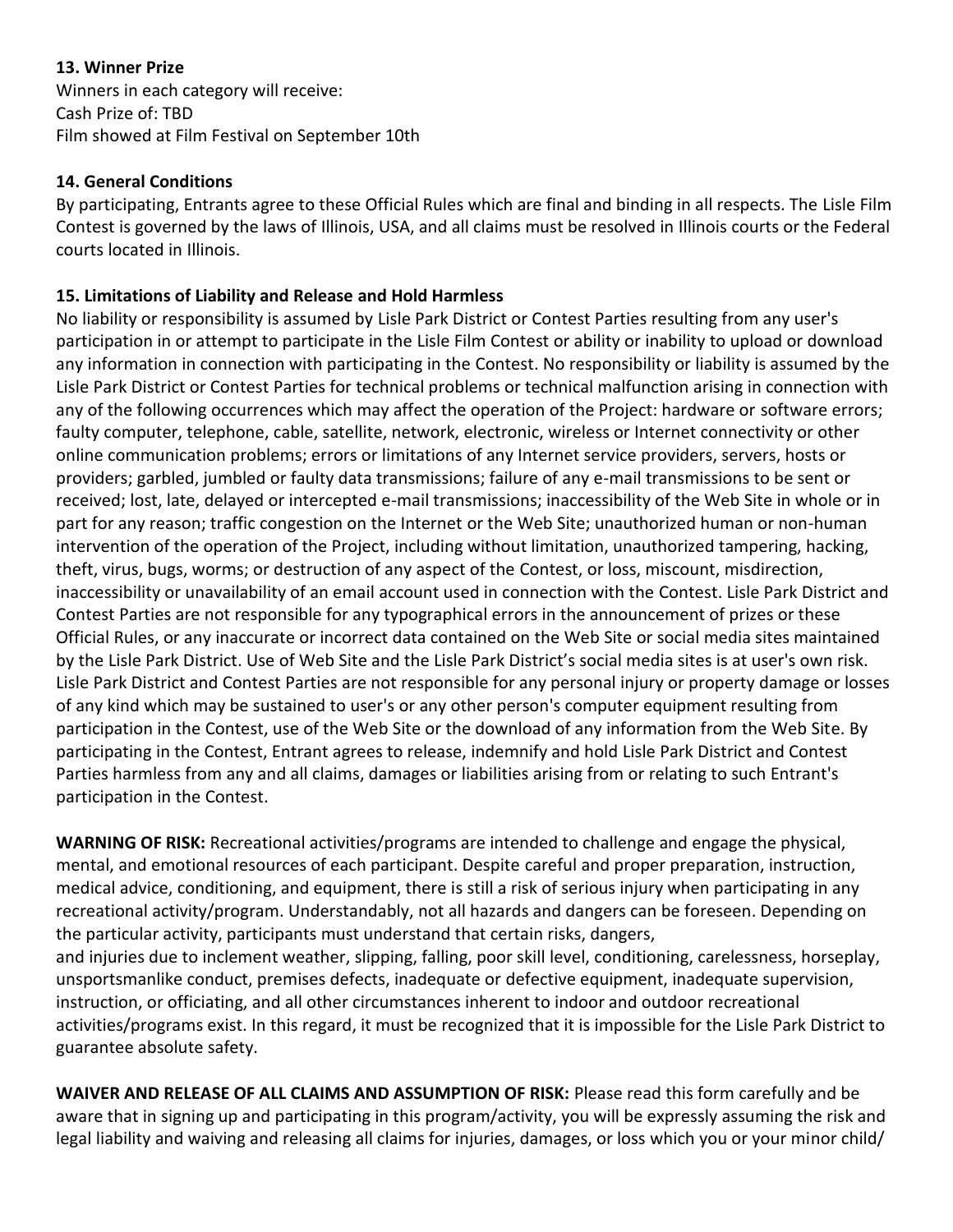ward might sustain as a result of participating in any and all activities connected with and associated with this program/activity (including transportation services/vehicle operation, when provided). I recognize and acknowledge that there are certain risks of physical injury to participants in this program/activity, and I voluntarily agree to assume the full risk of any and all injuries, damages or loss, regardless of severity, that my minor child/ward or I may sustain as a result of said participation. I further agree to waive and relinquish all claims I or my minor child/ward may have (or that may accrue to me or my child/ward) as a result of participating in this program/activity against the Lisle Park District, including its officers, officials, agents, volunteers and employees, and the Village of Lisle,

including its officers, officials, agents, volunteers and employees (hereinafter collectively referred as "Parties"). I do hereby fully release and forever discharge the Parties from any and all claims for injuries, damages, or loss that my minor child/ward or I may have or which may accrue to me or my minor child/ward and arising out of, connected with, or in any way associated with this program/activity.

**PHOTOGRAPHS:** Photographs and videos are taken of participants to use for promotional purposes. By registering for a program, you have granted us permission to use your image for promotional purposes, unless otherwise stated. I have read and fully understand the above important information, warning of risk, assumption of risk, and waiver and release of all claims. If registering online or via fax, your online or facsimile signature shall substitute for and have the same legal effect as an original form signature.

### **16. Winners**

Winners will be posted online at<http://www.lisleparkdistrict.org/> **Top films in all five winning categories will be shown at the event:**  Best Picture, Best Technical, Most Creative, Best Acting, Best Writing If we don't have a film in each category, film categories will be combined or eliminated. Films can win more than one category.

## **17. Project Organizer**

The Lisle Park District, 1925 Ohio Street, Lisle, IL 60532